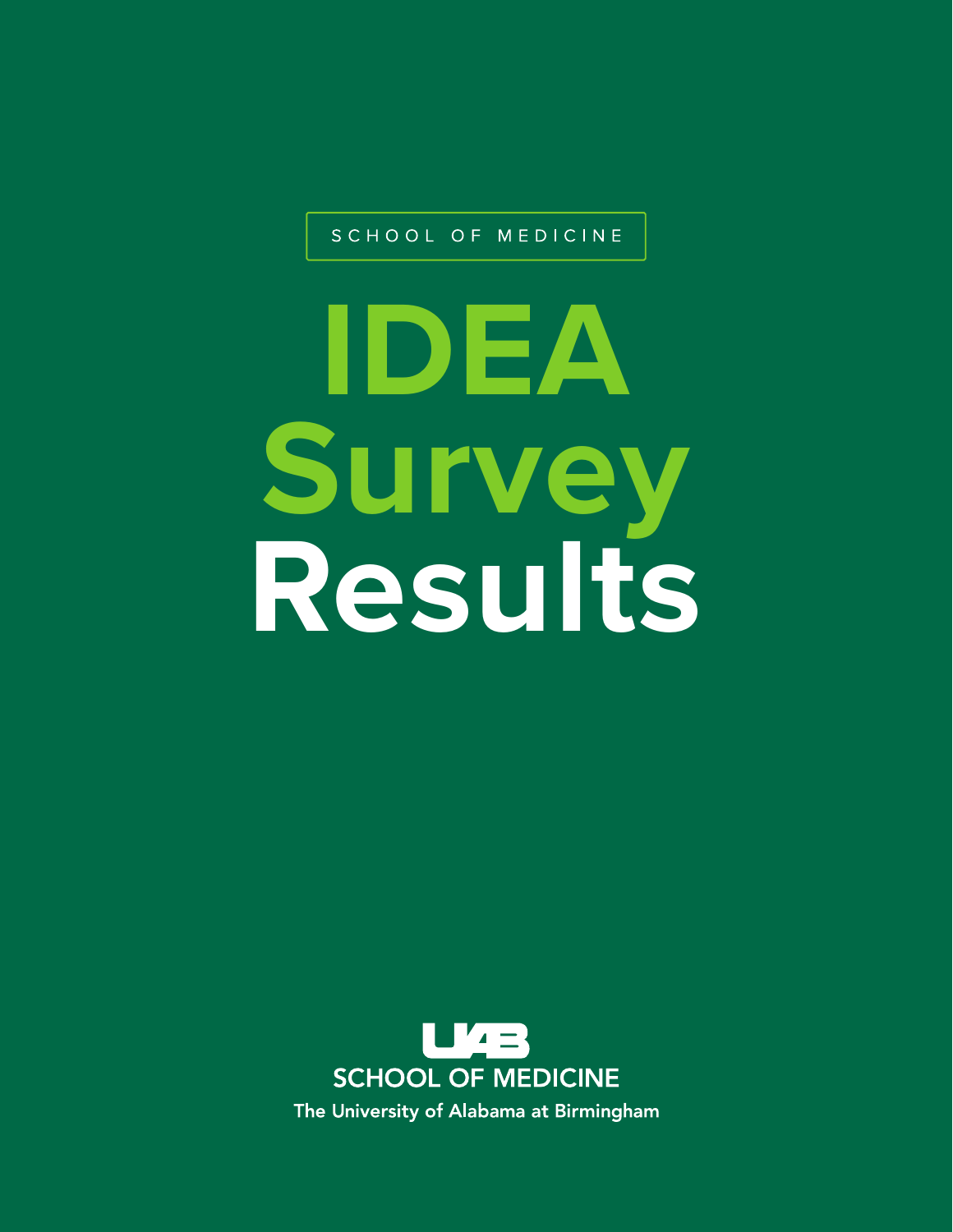# **Areas of Opportunity 4**

- **Increased access to the Dean**
- **Enhanced communication**   $\mathcal{L}(\mathcal{A})$ **and transparency**
- **Shared governance**  $\mathcal{L}_{\mathcal{A}}$
- **Balanced focus across all**  M. **three mission areas**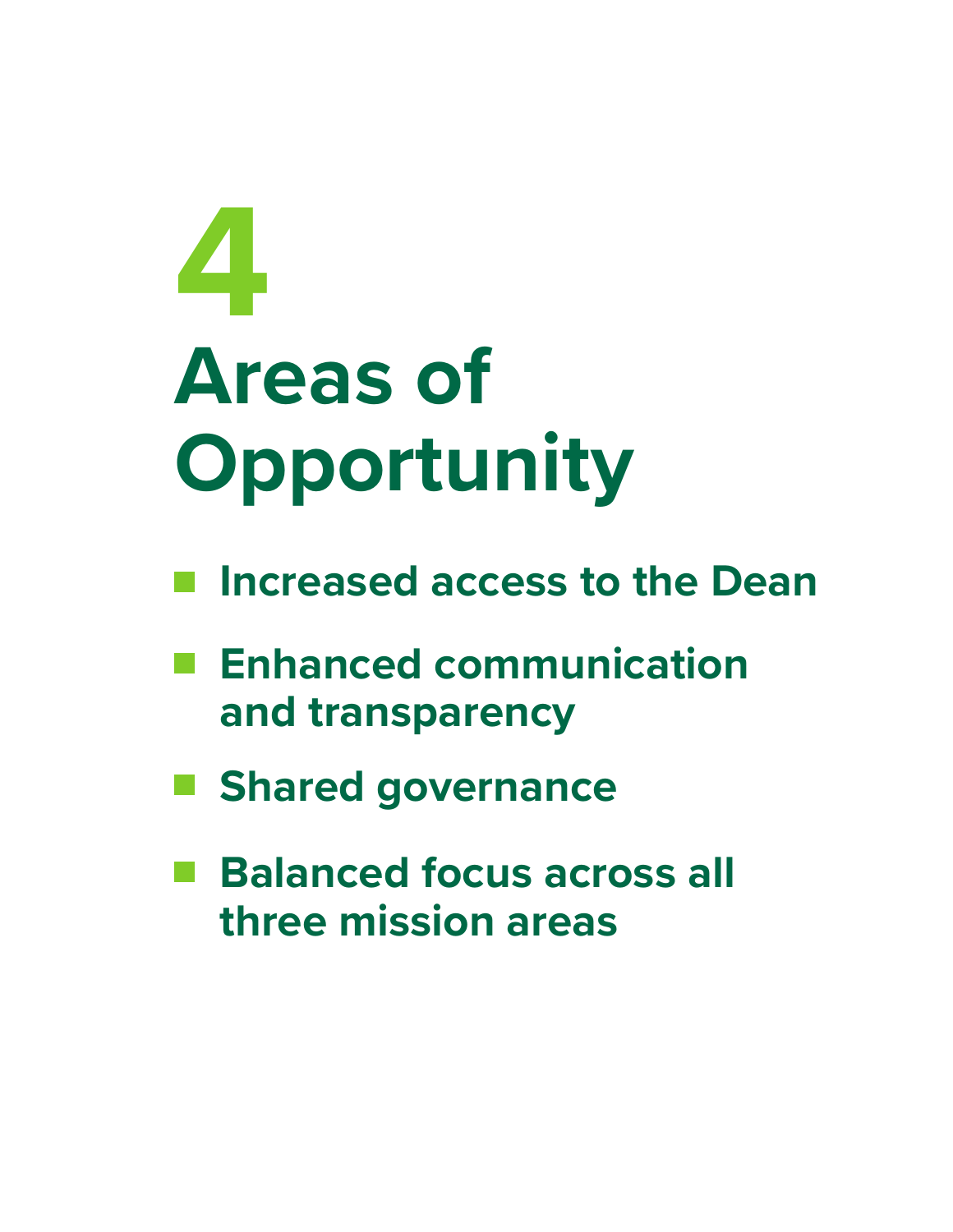#### **Increased access to the Dean**



**Create more touchpoints for faculty members.** 

```
HOW TO MEET THIS GOAL
```
**Rounding. I will implement "Vickers Visits" in which I plan to visit SOM buildings annually in order to familiarize myself with the environments, meet faculty, and host informal Q&A's.**

**Faculty social hours. These opportunities for social interaction among faculty and with the Dean have been increased from one to four per year based on positive response from attendees.** 

**Quarterly breakfast with department chairs. These open dialogue forums give department chairs the opportunity to provide me with feedback and engage in conversations surrounding current initiatives. Faculty members are encouraged to bring their concerns to their chairs, so they may relay them to me.** 

**Quarterly dinner with vice chairs and division directors. These open dialogue forums give vice chairs and division directors the opportunity to provide feedback to Dr. William Ferniany and me and engage in conversations surrounding current initiatives. Vice chairs and division directors will be invited with the intent to provide each person the opportunity to attend once over an 18-month period.**

**Annual visits to department faculty meetings. Annual visits to each department allow me to provide relevant updates regarding the School and engage the faculty in a meaningful dialogue based on important topics for them and questions received from faculty.**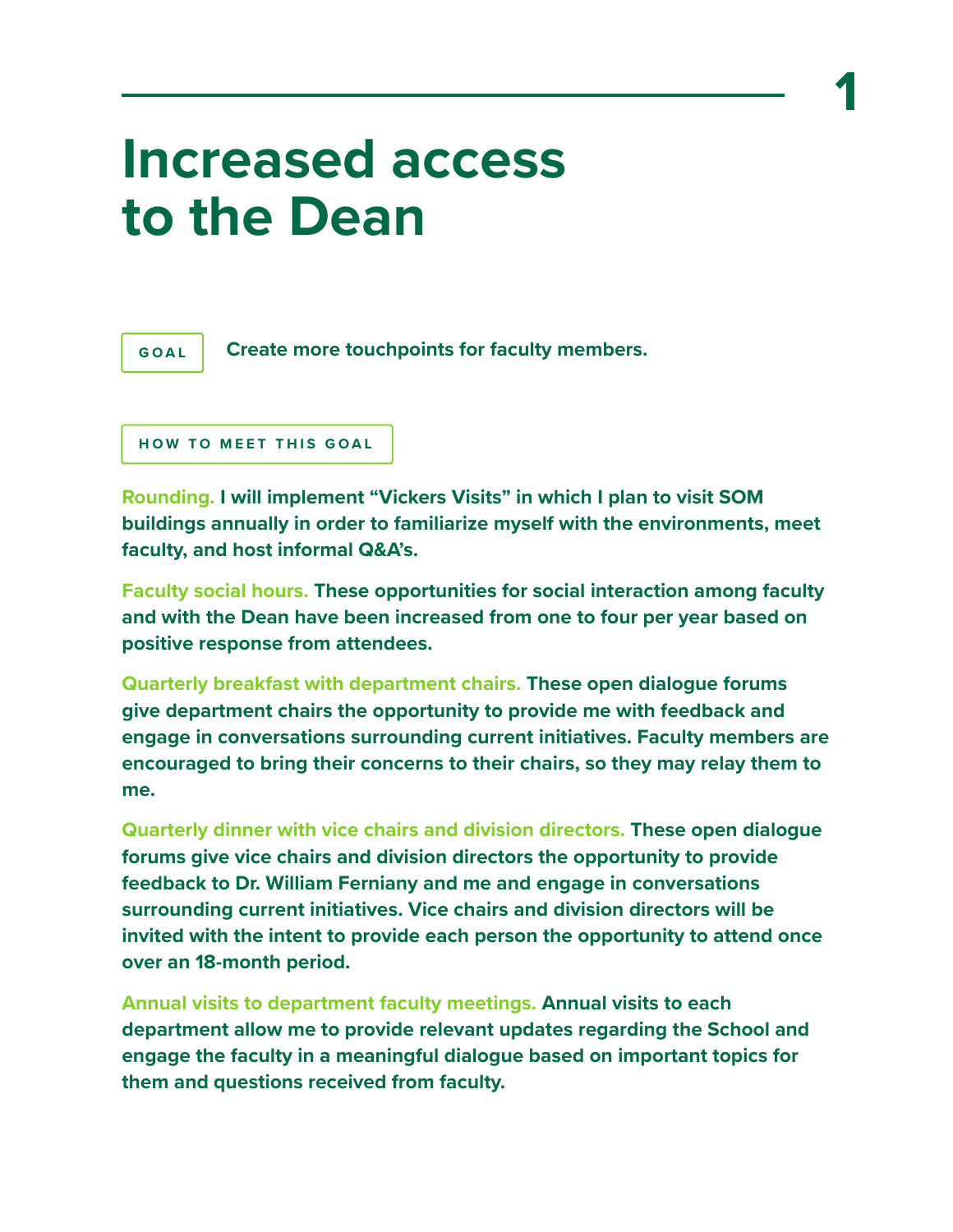## **Enhanced communication and transparency**



**Develop and enhance communication efforts between leadership and faculty/sta**

**HOW TO MEET THIS GOAL**

**Disseminate quarterly presentation materials. A summary of meeting topics and initiatives discussed during the monthly School of Medicine Executive Committee meeting will be created along with updates from the Joint Operating Leadership Council when appropriate. This summary document**  will be given to chairs/directors to disseminate among their faculty/staff. **These materials will also be included in the SOM Newsletter once it has been shared with chairs and directors.** 

**Ask the Dean form. My communications team will drive more attention to the "Ask the Dean" form through the use of communications, such as the SOM newsletter. I will review every submission and respond accordingly.**

**Podcasts. A new monthly podcast will give me more opportunities to speak about upcoming changes and transitions, strategic priorities, plans for the future of the SOM, leadership development, challenges we face, and much more.** 

**Social media. Our communications team will utilize social media (Facebook, Twitter, and Instagram) to share more messages/touchpoints from myself and my leadership team. This will give me the opportunity to share brief, in-the-moment messages on an assortment of topics.**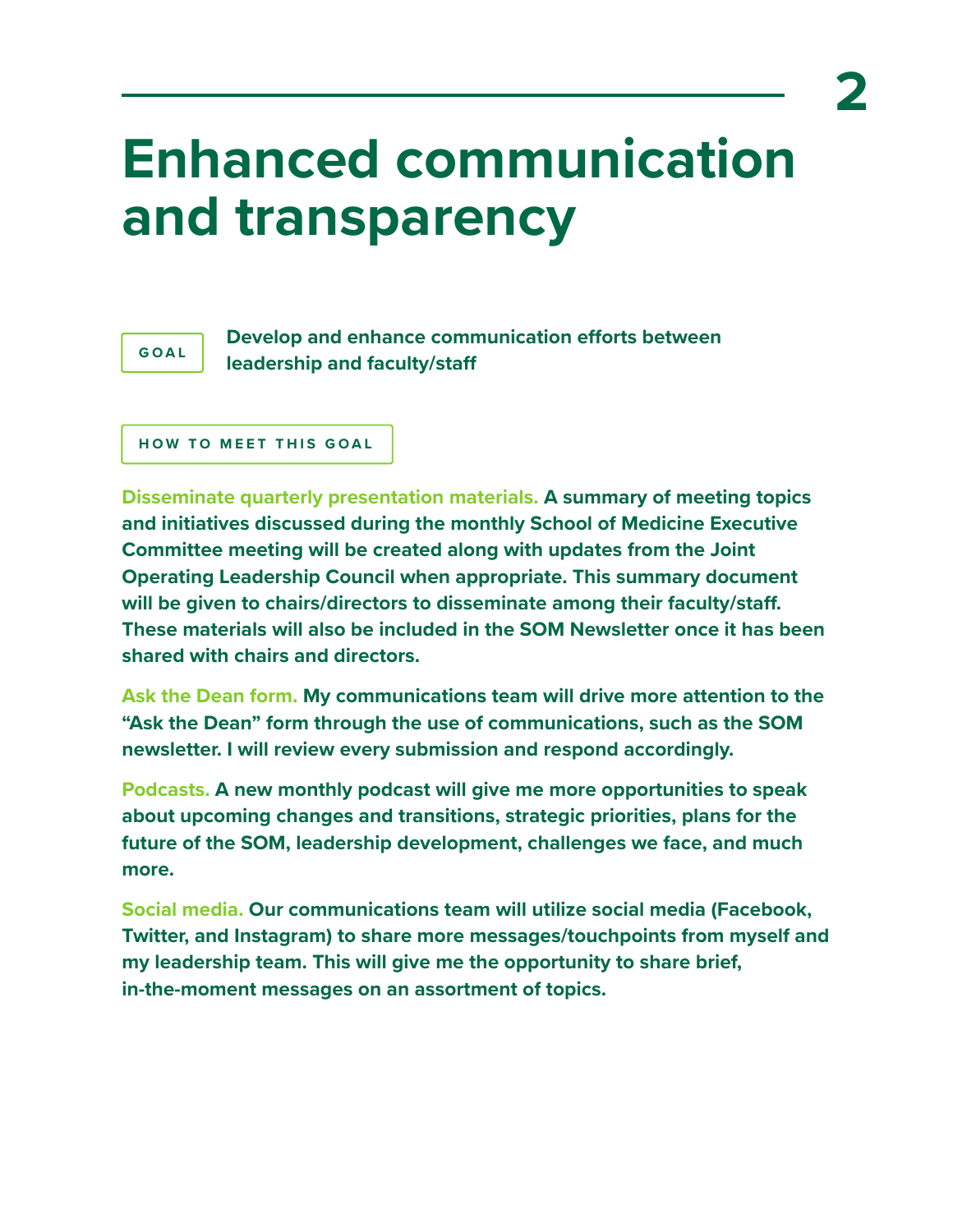## **Shared governance**



**Develop and continue established methods of engagement to increase decision making, transparency and involvement.** 

```
HOW TO MEET THIS GOAL
```
**Faculty Experience Group. We will work to ensure that the faculty council has at least one junior/senior rep from each department, and I will attend these council meetings quarterly. Members of my leadership team will also attend these meetings.** 

**Junior faculty involvement. I will work to ensure that junior faculty are represented not just on the faculty council but also in various committees, councils, and task forces.** 

**Strategic planning. I will work to garner insight on my upcoming five-year strategic plan through focus groups and faculty meetings before finalizing it.** 

**Share JOLC updates. I will work with my communications team to ensure that recent Joint Operating Leadership Committee information is shared with faculty regularly.**